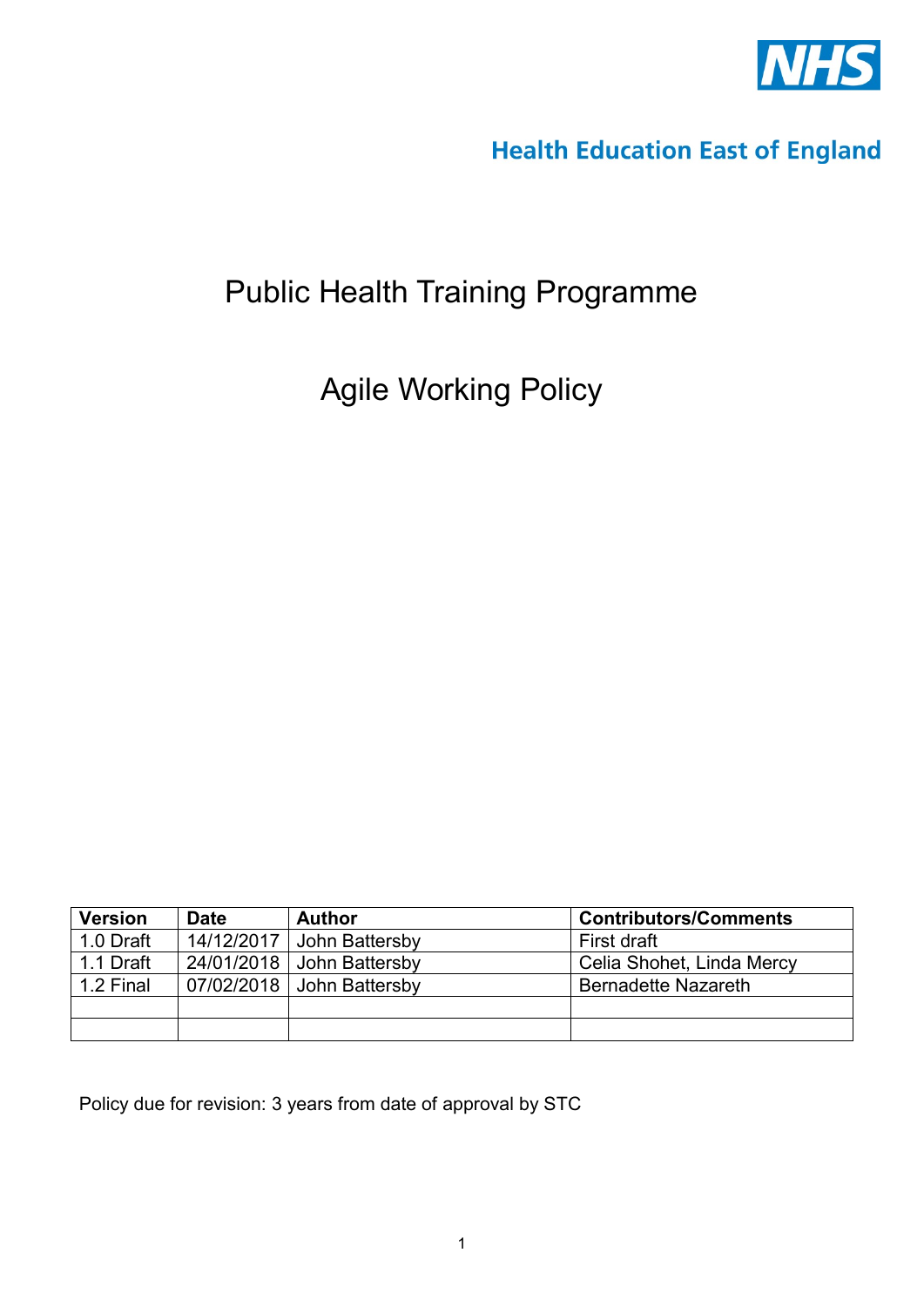## **1. Introduction**

- 1.1 The last few years have seen considerable changes in the way that many organisations work. Staff are routinely expected to work remotely for part of the working week and organisations now plan their office infrastructure and facilities accordingly.
- 1.2 The organisations that make up the public health system in the East of England have undergone these types of change. For example:

*Public Health England (PHE) works on a desk:employee ratio of 4:5. Extensive use is made of Skype and other collaborative tools and teams are made up of individuals based all over the country, both at PHE locations and working from home.*

Many local authority placements have similar policies in and practices in place.

- 1.3 If the training programme is to successfully train individuals who work effectively at consultant can level in these environments, it must expose them to these ways of working during training.
- 1.4 Moreover, these practices are so embedded in many organisations that it is not possible to offer 'special arrangements' to trainees; they should not be treated differently to other members of staff. For example it is not possible to justify why a trainee should be exempt from an organisation's hot-desking policy on educational grounds alone.
- 1.5 Nevertheless, the learning environment is an important element of training and so a balance needs to be achieved between the learning needs of the individual and the business needs of the organisation in which they are undertaking a placement.

# **2. Scope of policy**

- 2.1 This policy applies to all registrars on the East of England Public Health Speciality Training Programme.
- 2.2 The organisations which offer training placements have a range of policies that will also apply. This includes policies covering:
	- IT security
	- Information governance and information security
	- Health and Safety

This policy is NOT intended to override the policies of individual organisations.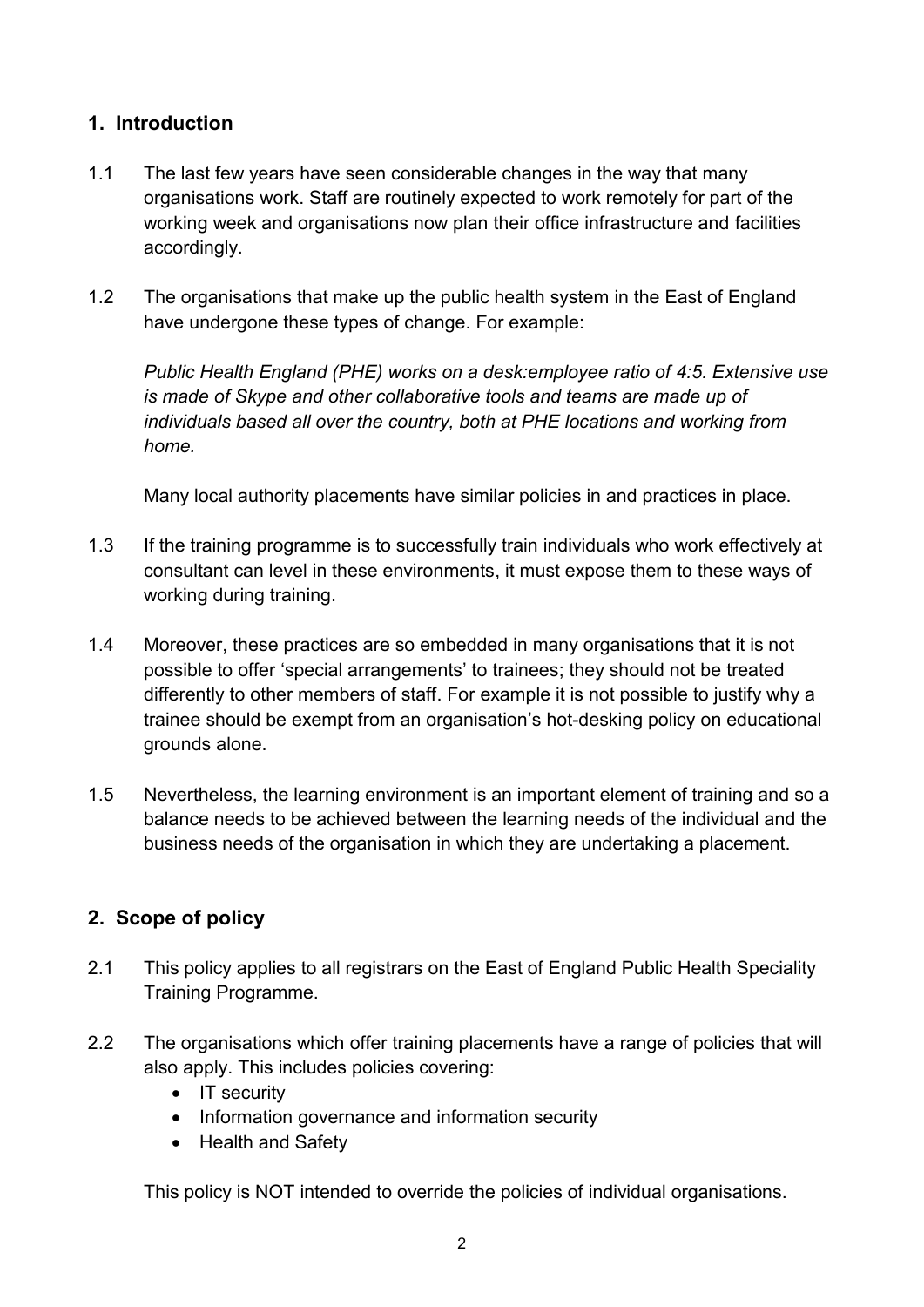## **3. Definition of agile working**

- 3.1 For the purpose of this policy '*agile working*' covers situations where registrars work at a different location from their main training base on an ad hoc basis. Different locations may include satellite offices, working whilst travelling, working from other organisation's offices and working from home.
- 3.2 Full time home working arrangements are unlikely to be relevant in a training setting and are not covered by this policy.
- 3.3 This policy may be of relevance to those working from home as part of a reasonable adjustment or phased return to work but must not replace recommendations from occupational health services. Registrars requiring reasonable adjustments or phased returns to work should refer to the relevant policies published by the training programme lead employer.

## **4. When is agile working appropriate?**

- 4.1 The agreement to allow agile working must be made between the registrar, their clinical and educational supervisors. In considering this, the clinical supervisor should consider the impact on the specific placement (e.g. ability to complete work, requirement to engage with colleagues and stakeholders etc.) and the educational supervisor should consider the broader impact on the registrar's training.
- 4.2 Agile working will not be appropriate at all stages of training or in all placements. In general agile working will not be appropriate during ST1, particularly during the MPhil course when attendance is required (in accordance with the relevant programme policies). Agreement for agile working is more likely to be given to registrars who are in phase 2 of training.
- 4.3 Agile working should only be considered where it is part of accepted practice for public health staff within the hosting organisation and where that organisation has planned its policies and infrastructure to allow for agile working. It would not be appropriate to agree to agile working for a registrar undertaking a placement where other staff are not expected to work in that manner; agile working is not an alternative to other forms of flexible or less than full time working.

# **5. Considerations for agile working**

5.1 Agile working arrangements must take into account the following: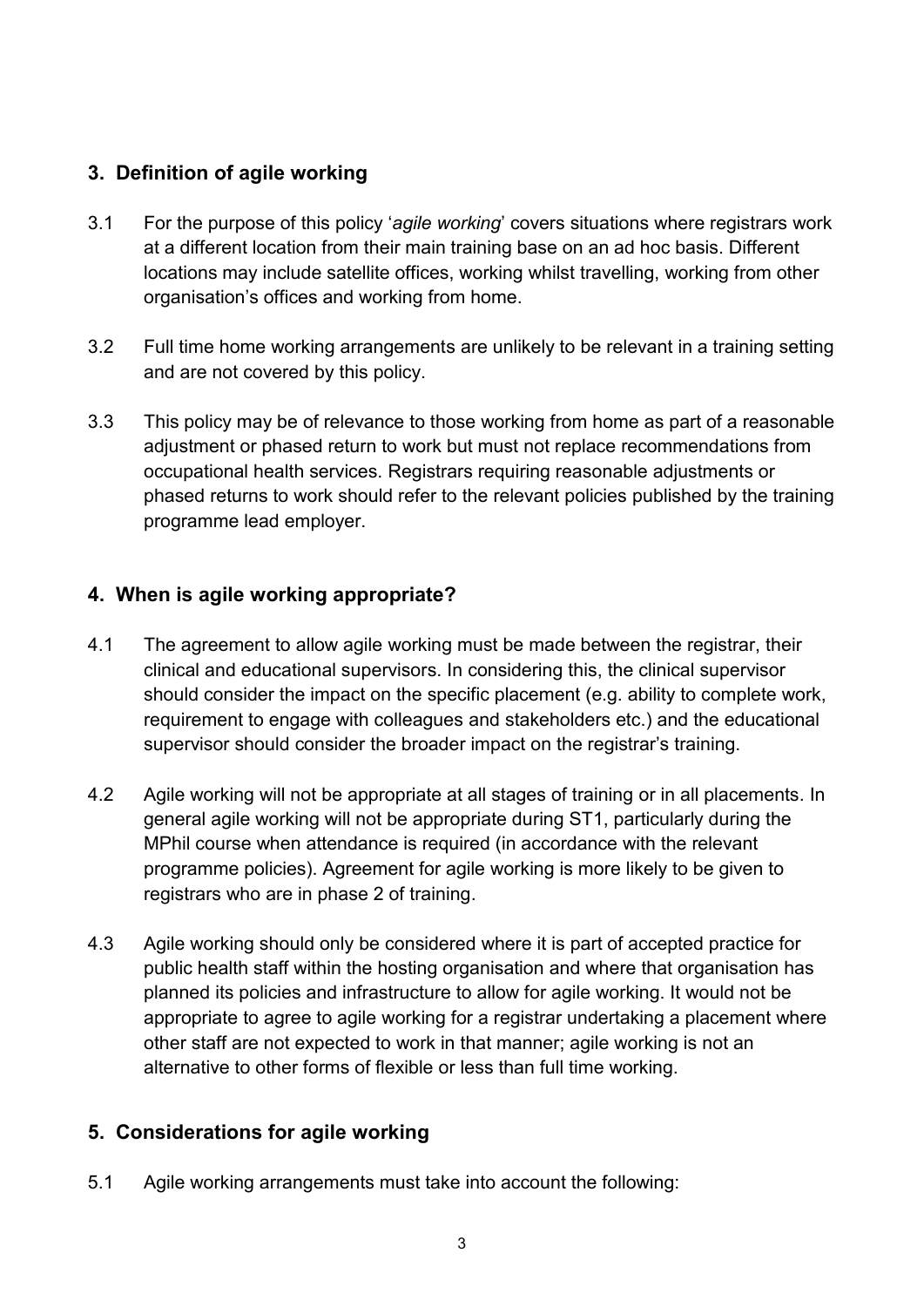## **Educational factors**

5.2 Agile working arrangements must not impact adversely on the registrar's ability to benefit from training. Evidence indicates that learning is largely experiential and enhanced by collaboration. Factors to consider include the ability of the registrar to consult informally with peers or other staff, the ability to access specific resources that are only available in the workplace. To ensure high quality training, the GMC requires that registrars work no more than one day per week at 'non-approved' locations, this includes working from home.

## **Health and safety**

5.3 Employees who work at home have duties under the Health and Safety at Work Act in the same way as other employees. Registrars who work at home on an ad hoc basis as part of agile working arrangements will, therefore, need to be aware of their responsibilities and should undertake the appropriate self-assessment of their work environment.

## **Equipment (including computer equipment)**

- 5.4 Registrars that are expected to work in an agile manner will need to be provided with the appropriate means to do so. In general this will mean that the host organisation will need to provide a laptop that is equipped with the necessary functionality to connect to the corporate systems that the registrar is required to access to do their work.
- 5.5 If a registrar requires additional equipment as part of reasonable adjustments, then the host organisation will need to provide this.

## **Security**

- 5.6 The host organisation's information security and governance policies must be complied with at all times. Appendix 1 should be considered as a good practice guide for any areas not covered by host policies.
- 5.7 All registrars should have completed the appropriate mandatory training in relation to information security and governance for their host organisation.
- 5.8 Registrars should be aware that in all agile working situations there is an enhanced security risk. This may be through theft of equipment or information or through disclosure of information. In particular there is a risk of disclosure of personal confidential data (PCD). Personal confidential data should: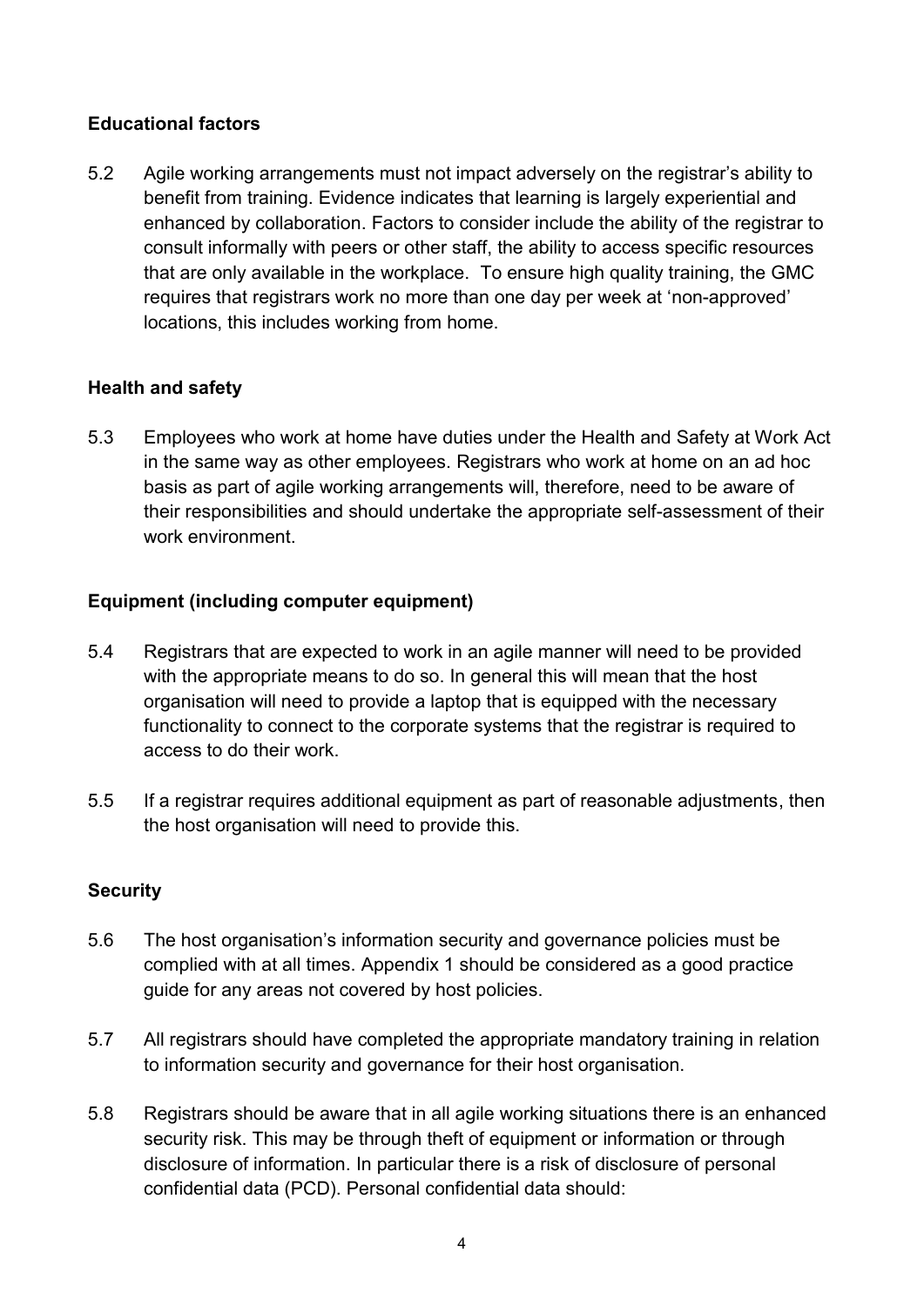- Only be processed remotely with the agreement of the Clinical Supervisor and if it is impracticable to process it on host employer premises;
- Only be processed or stored on host employer provided IT equipment, not on personal computers or devices;
- Only be processed or stored on devices which are fully encrypted;
- Not be taken out away from host employer's premises in printed format;
- Not be emailed unless secure email accounts on the same network are used to both send and receive data (e.g. NHS.net).
- 5.9 Computers or other devices should be locked whenever unattended, even if only for a few minutes.

#### **Hours worked**

- 5.10 Registrars will be expected to work their contracted number of hours each day/week irrespective of the location at which that work is undertaken.
- 5.11 Arrangements for flexible working of contracted hours (e.g. starting and finishing earlier or later than usual business hours) must be discussed and agreed by the Clinical Supervisor. The discussion must be documented and must include a clear statement about the agreed core hours during which a registrar is expected to be contactable together with a record of relevant contact numbers.
- 5.12 Registrars should be aware that host employer IT departments may undertake software updates, equipment upgrades or other system changes which impact on the ability to work remotely. These often take place outside core working hours and registrars need to be aware of scheduled service interruptions and plan their work accordingly.

## **Communication**

5.13 Registrars working remotely will be expected to be contactable by phone and email at all times. Diaries and calendars should be kept up to date with working arrangements and appropriate contact details.